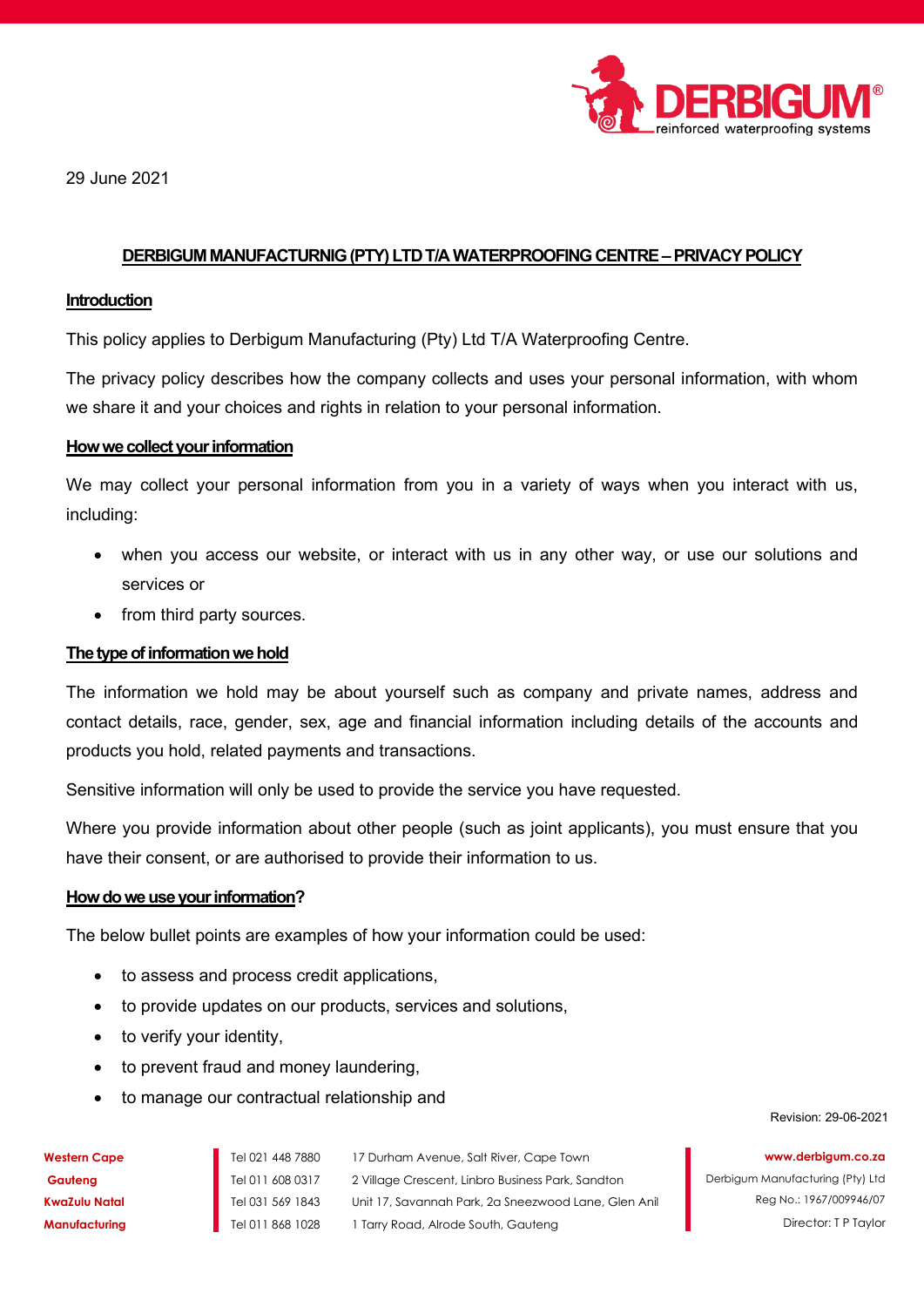

for audit purposes, research and statistical analysis.

# Your rights as a data subject

As a data subject you have the right to have your personal information processed in accordance with the conditions for the lawful processing of personal information as referred to in Chapter 3 of POPIA, including the right:

- to be notified when personal information about you is being collected, accessed or acquired by an unauthorised person,
- to establish whether a responsible party holds personal information about you, and to request access thereto,
- to request, where necessary, the correction, destruction or deletion of your personal information;
- to object on reasonable grounds to the processing of your personal information,
- to object to the processing of your personal information for purposes of direct marketing,
- not to have your personal information processed for the purposes of direct marketing by means of unsolicited electronic communication except where the data subject has given their consent to the processing, or where the data subject is a customer of the responsible party,
- not to be the subject, based solely on automated processing of your personal information intended to provide a profile of you,
- to submit a complaint to the Regulator regarding the alleged interference with the protection of your personal information as a data subject and
- to institute legal proceedings regarding the alleged interference with the protection of your personal information.

# Contacting you

We will use your contact details to communicate with you to:

- help you manage your account,
- fulfil our regulatory obligations (for example, notify you of changes to terms and conditions) and
- remind you about the features and benefits of services you already hold and, with your consent, tell you about other services which may be of interest to you. These are called marketing messages and you can change your mind about these communications at any time.

Revision: 29-06-2021

Western Cape Tel 021 448 7880 17 Durham Avenue, Salt River, Cape Town Gauteng Tel 011 608 0317 2 Village Crescent, Linbro Business Park, Sandton KwaZulu Natal Tel 031 569 1843 Unit 17, Savannah Park, 2a Sneezwood Lane, Glen Anil **Manufacturing Tel 011 868 1028 1 Tarry Road, Alrode South, Gauteng** 

www.derbigum.co.za

Derbigum Manufacturing (Pty) Ltd Reg No.: 1967/009946/07 Director: T P Taylor